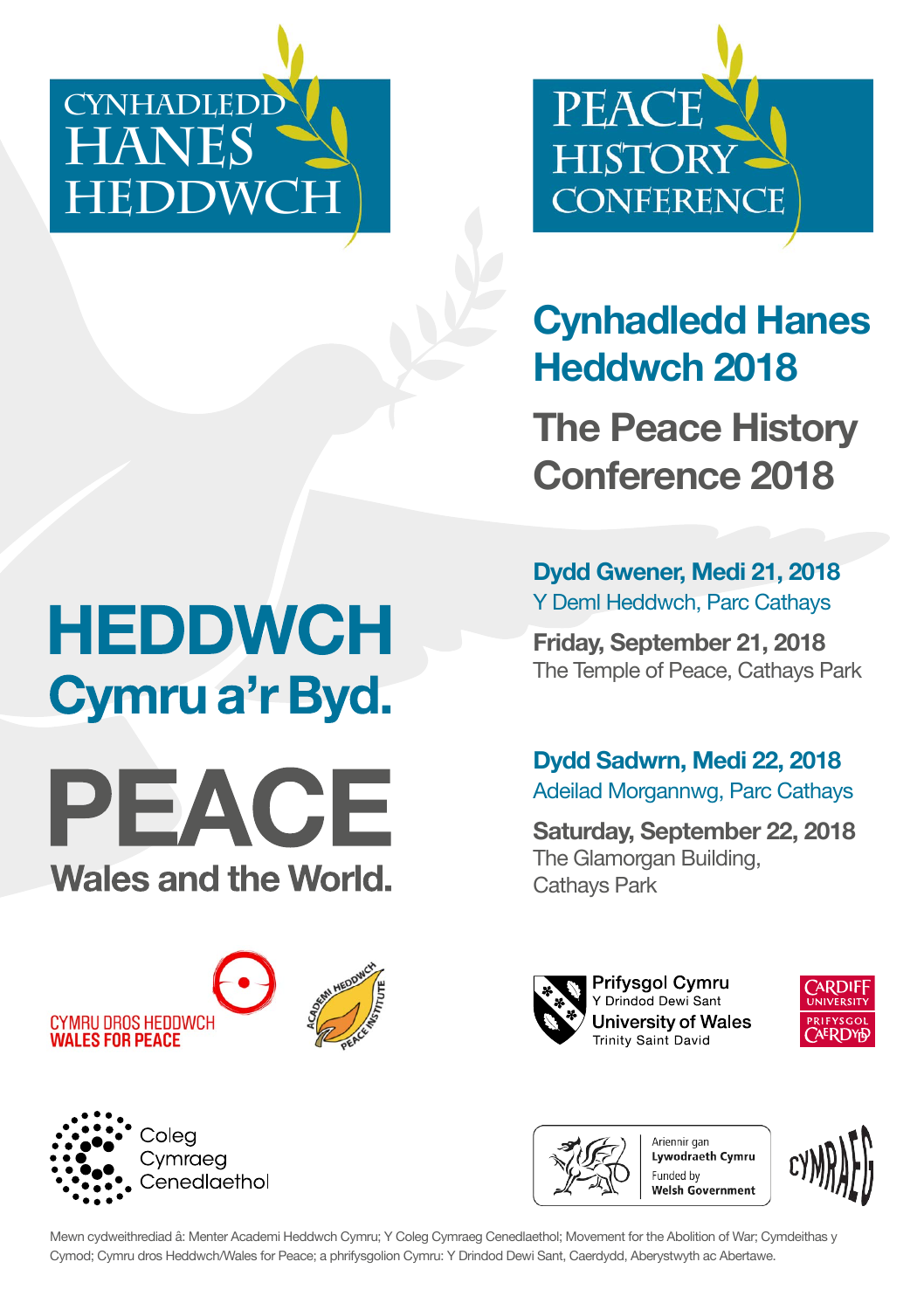### **Dydd Gwener, Medi 21, 2018**

Y Deml Heddwch, Parc Cathays

| 1:00 <sub>pm</sub> | Cofrestru<br>Te/Coffi                                                                        |
|--------------------|----------------------------------------------------------------------------------------------|
| 1:30pm             | <b>CROESO</b><br>Cyfarchion gan Sophie Howe,<br>Comisiynydd Cenedlaethau'r<br>Dyfodol, Cymru |
| 2:30pm             | <b>David Davies Llandinam</b><br>a'r Deml Heddwch<br>Huw Williams, Prifysgol<br>Caerdydd     |
| 3:00 <sub>pm</sub> | Taith o gylch y Deml<br><b>Canolfan Materion</b><br><b>Rhyngwladol Cymru</b>                 |
| 3:30 <sub>pm</sub> | Llwybrau Heddwch<br><b>Caerdydd</b><br>Gyda Jon Gower,<br>awdur a darlledwr                  |
| 5:30pm             | Codi'r Faner Heddwch.<br>Anerchiad gan Bruce Kent, MAW                                       |
| 6:00pm             | <b>Swper</b>                                                                                 |
|                    |                                                                                              |

**7:30pm Cyngerdd Heddwch** Dathlu Cerddoriaeth Heddwch Cymru Eglwys y Tabernacl, Yr Ais a lansio llyfr

| Friday, September 21, 2018<br>The Temple of Peace, Cathays Park |                                                                                                                         |
|-----------------------------------------------------------------|-------------------------------------------------------------------------------------------------------------------------|
| 1:00 <sub>pm</sub>                                              | Registration<br>Tea/Coffee                                                                                              |
| 1:30 <sub>pm</sub>                                              | <b>WELCOME</b><br><b>Greetings from Sophie</b><br><b>Howe, Future Generations</b><br><b>Commissioner for Wales</b>      |
| 2:30pm                                                          | David Davies Llandinam and<br>the Temple of Peace<br>Huw Williams, Cardiff University                                   |
| 3:00pm                                                          | <b>Tour of the Temple</b><br>Welsh Centre for International<br>Affairs                                                  |
| 3:30pm                                                          | <b>Cardiff Peace Trail</b><br>With Jon Gower,<br>author and broadcaster                                                 |
| 5:30pm                                                          | Raise the Peace Flag<br>Address by Bruce Kent, MAW                                                                      |
| 6:00pm                                                          | Supper                                                                                                                  |
| 7:30pm                                                          | <b>Peace Concert</b><br>A Celebration of Welsh<br>Music for Peace<br>Tabernacle Chapel,<br>The Hayes<br>and book launch |

\*Darperir Cyfeithu ar y Pryd \*Simultaneous Translation will be provided

#### **Dydd Sadwrn, Medi 22, 2018**  Adeilad Morgannwg, Parc Cathays

| 9:30am             | <b>Cofrestru</b><br>Te/Coffi                                                                         |
|--------------------|------------------------------------------------------------------------------------------------------|
| 10:00am            | <b>CROESO</b>                                                                                        |
| 10:30am            | <b>Gwrthwynebwyr Cydwybodol</b><br>Cymru a'r Rhyfel Byd Cyntaf<br>Aled Eirug, Prifysgol Abertawe     |
| 10:50am            | <b>Dewrder unig Franz</b><br><b>Jaegerstaetter</b><br>Valerie Flessati, MAW/Pax Christi              |
| 11:25am            | Te/Coffi                                                                                             |
| 11:50am            | <b>Cymru a Chomin Greenham</b><br>Bethan Siân Jones.<br>Prifysgol Aberystwyth                        |
| 12:30pm            | Deiseb Heddwch Nain/Mam-gu:<br>O Gymru i'r Cenhedloedd Unedig<br>Lowri Ifor                          |
| 1:00 <sub>pm</sub> | Sylwadau o'r llawr                                                                                   |
| 1:15 <sub>pm</sub> | Cinio                                                                                                |
| 2:00 <sub>pm</sub> | <b>Cerddi Wedi Cinio</b><br>- Darlleniadau                                                           |
| 2:30 <sub>pm</sub> | <b>Beirdd y Carchar: Niclas y Glais</b><br>a Waldo Guto Prys ap Gwynfor,<br>Cymdeithas y Cymod       |
| 3:15 <sub>pm</sub> | <b>Heddwch a Chelf Gyhoeddus</b><br><b>Hedd Wyn a Henry Richard David</b><br>Petersen. Gof ac Artist |
| 3:45pm             | Te/Coffi                                                                                             |
| 4:00pm             | <b>Treftadaeth Heddwch Cymru</b><br><b>Jane Harries</b>                                              |
| 4:30pm             | <b>Hanes Neges Ewyllys Da yr</b><br><b>Urdd</b> Siwan Dafydd, Prifysgol<br><b>Birmingham</b>         |
| 5:00pm             | Sylwadau i gloi                                                                                      |
| <b>Hefyd</b>       | Arddangosfeydd<br>Y Byd yw fy Mro<br><b>Hanesion Cudd</b><br>Cymru dros Heddwch                      |

Fflmiau Byr Y Llyfr Gwyn

### **Saturday, September 22, 2018**

The Glamorgan Building, Cathays Park

| 9:30am             | Registration<br>Tea/Coffee                                                                                                                          |
|--------------------|-----------------------------------------------------------------------------------------------------------------------------------------------------|
| 10:00am            | <b>WELCOME</b>                                                                                                                                      |
| 10:15am            | <b>Conscientious Objectors of</b><br><b>Wales and the First World War</b><br>Aled Eirug, Swansea University                                         |
| 10:50am            | The lonely courage of Franz<br>Jaegerstaetter<br>Valerie Flessati, MAW/Pax Christi                                                                  |
| 11:25am            | Tea/Coffee                                                                                                                                          |
| 11:50am            | <b>Wales and Greenham Common</b><br>Bethan Sian Jones,<br>Aberystwyth University                                                                    |
| 12:30pm            | The 1926 Peace Petition: From<br>the Women of Wales to the UN<br>Lowri Ifor                                                                         |
| 1:00 <sub>pm</sub> | Remarks from the floor                                                                                                                              |
| 1:15pm             | Lunch                                                                                                                                               |
| 2:00pm             | <b>Lines after Lunch</b><br>- Peace Poetry Readings                                                                                                 |
| 2:30pm             | <b>Imprisoning Peace Poets:</b><br><b>T E Nicholas and Waldo Williams</b><br>Guto Prys ap Gwynfor, IFOR, Wales                                      |
| 3:15 <sub>pm</sub> | Peace and Public Art Hedd<br>Wyn and Henry Richard David<br>Petersen, Blacksmith and Artist                                                         |
| 3:45pm             | Tea/Coffee                                                                                                                                          |
| 4:00pm             | <b>Wales' Peace Heritage</b><br>Jane Harries                                                                                                        |
| 4:30pm             | 95 years of the Peace and<br>Goodwill Message Siwan Dafydd,<br><b>Birmingham University</b>                                                         |
| 5:00pm             | <b>Closing remarks</b>                                                                                                                              |
| Also               | <b>Exhibitions</b><br>The World is my Country<br><b>Hidden Histories</b><br><b>Wales for Peace</b><br><b>Short Films</b><br>The White Book of Peace |

# **RHAGLEN PROGRAMME**